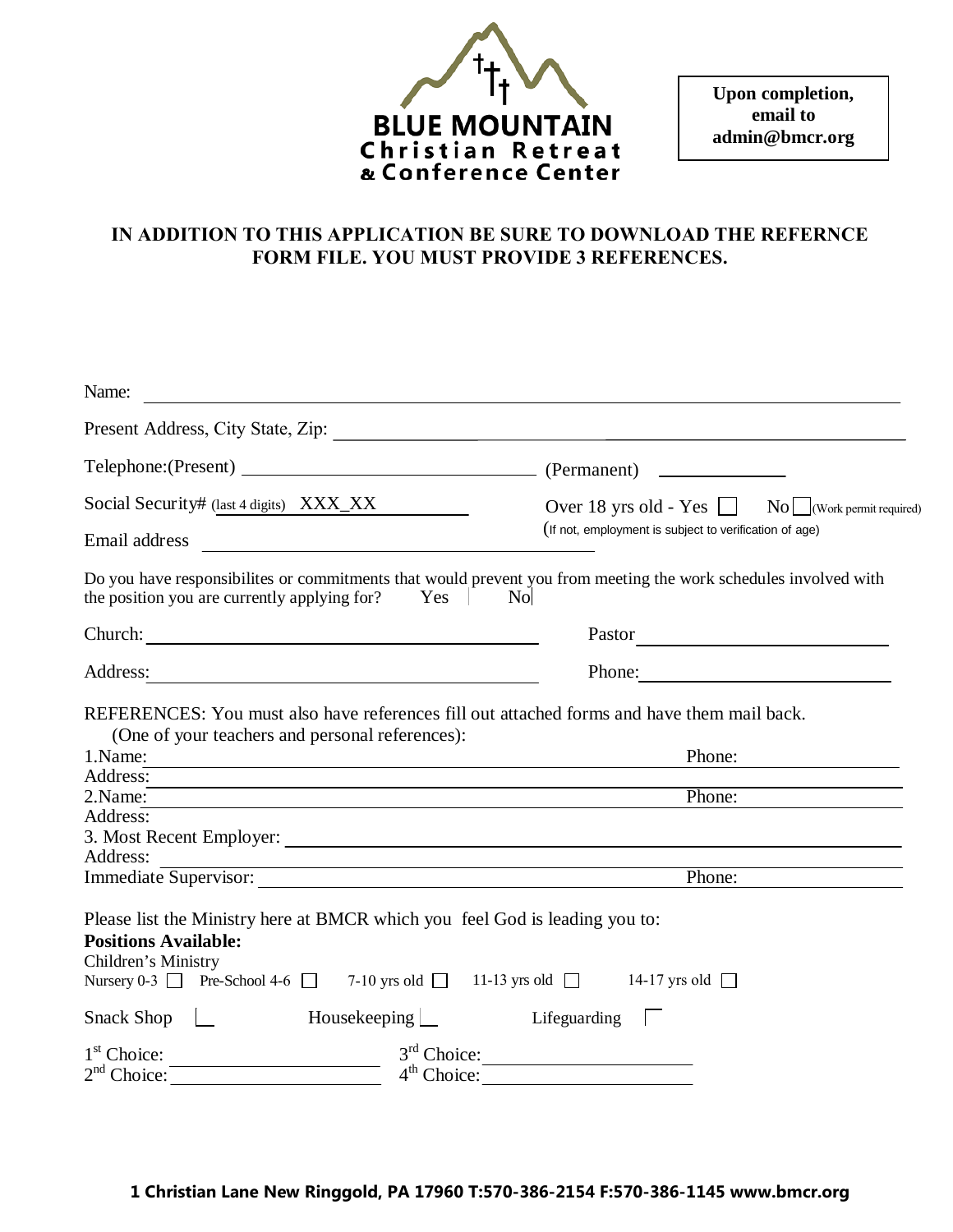

#### **Answer the following questions on the blank pages that follow these forms.**

- 1. List school, church, and civic activities or projects you have participated in.
- 2. Briefly relate your experience with Jesus Christ.
- 3. What experience have you had in group living other than home?
- 4. Evaluate your strengths and weaknesses in this type of ministry.
- 5. List your experience in leadership positions.
- 6. What interested you in seeking a summer staff position with BMCR?
- 7. What are your expectations for this summer?

In case of an emergency notify:

| Name:            |       |  |
|------------------|-------|--|
| Address:         |       |  |
| Telephone: Home: | Work: |  |

Have you ever been convicted of a felony or formally charged with child abuse or sexual abuse?  $Yes$  No If yes, please explain.

If offered a position at BMCR would you be able to verify employment eligibility under Title VIII US Code Section 1324A, either by proving US citizenship or permanent residence status or valid INS employment authorization? -  $Yes \Box \qquad No \Box$ 

By signing my name below, I certify that the information contained in this application is correct to the best of my knowledge. I authorize any references or churches listed in this application to give you any information (including opinions) that they may have regarding my character and fitness for employment. I release all such references from any liability for furnishing such evaluations to you, provided they do so in good faith and without malice. I waive any right that I may have to inspect references provided on my behalf. I authorize such inquiry into the statements made in this application as may be necessary in reaching an employment decision. I understand that any false or misleading information given in this application or during a pre-employment interview, including a failure to disclose requested information, may result in my discharge. I understand that any employment relationship with this employer is "at will", which means that the employee may resign at any time and the employer may discharge the employee at any time, with or without cause.

Should my application be accepted, I agree to be bound by the bylaws and policies of Blue Mountain Christian Retreat and to refrain from unscriptural conduct in the performance of my service on behalf of the Retreat.

\*If accepted, your responsibilities will include helping in other areas of ministry, such as housekeeping and (or) the Snack Shop. All areas require working on weekends. You will receive a salary per week, as well as your room and board. The hours you will put in per week will vary from 45-55 at times. We will prayerfully consider the ministries in which you will be assigned. If you have any questions at all please call BMCR

Applicant's signature: Date:

(Please type in your name. If your employment application is approved, you will be required to sign this application in person) The Summer season begins with orientation in late June, and end mid August.

### **1 Christian Lane New Ringgold, PA 17960 T:570-386-2154 F:570-386-1145 www.bmcr.org**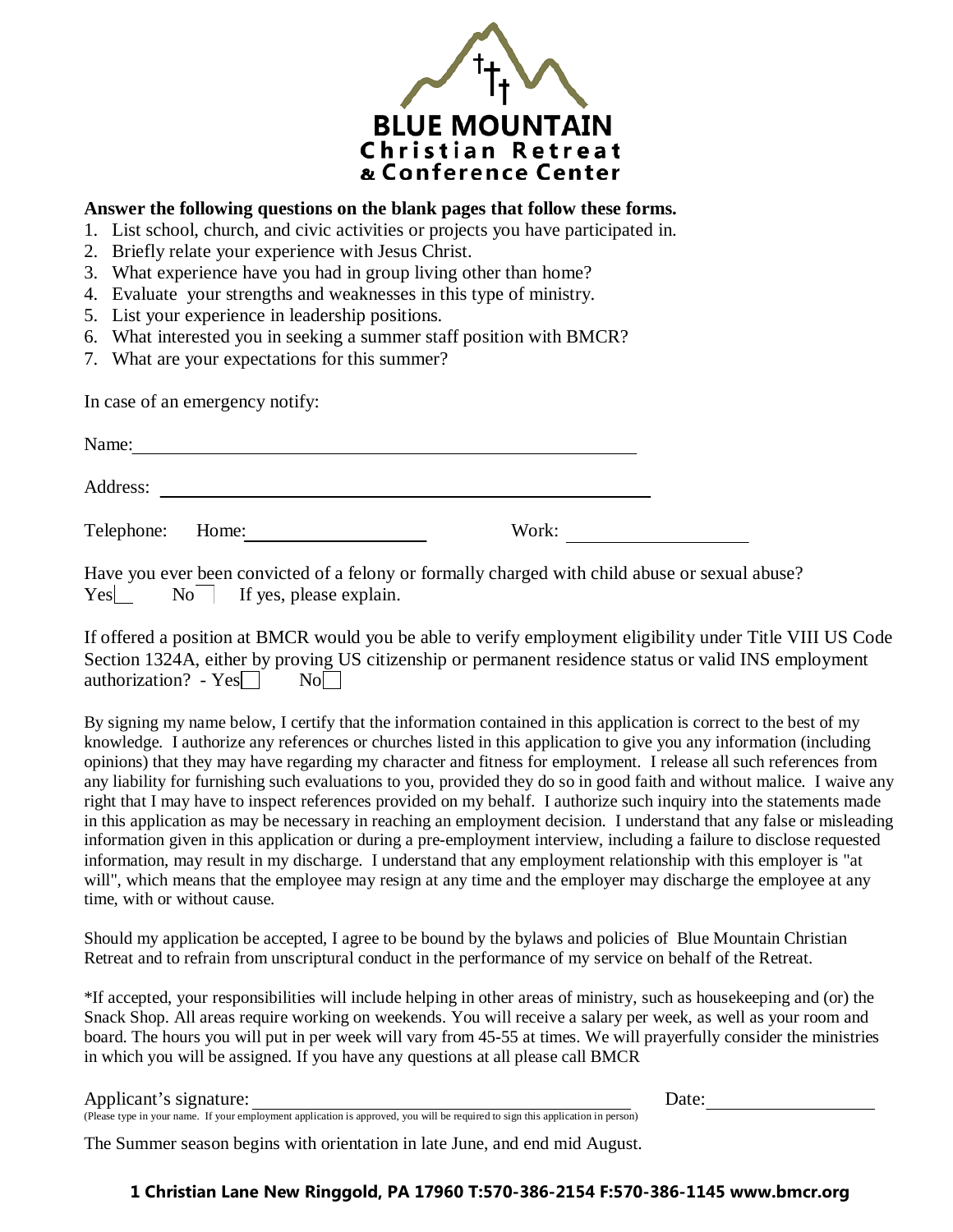

Use this page to answer questions 1-7. Use as many pages as necessary. Don't forget to print out the last 2 pages for your references to fill out and mail back to us.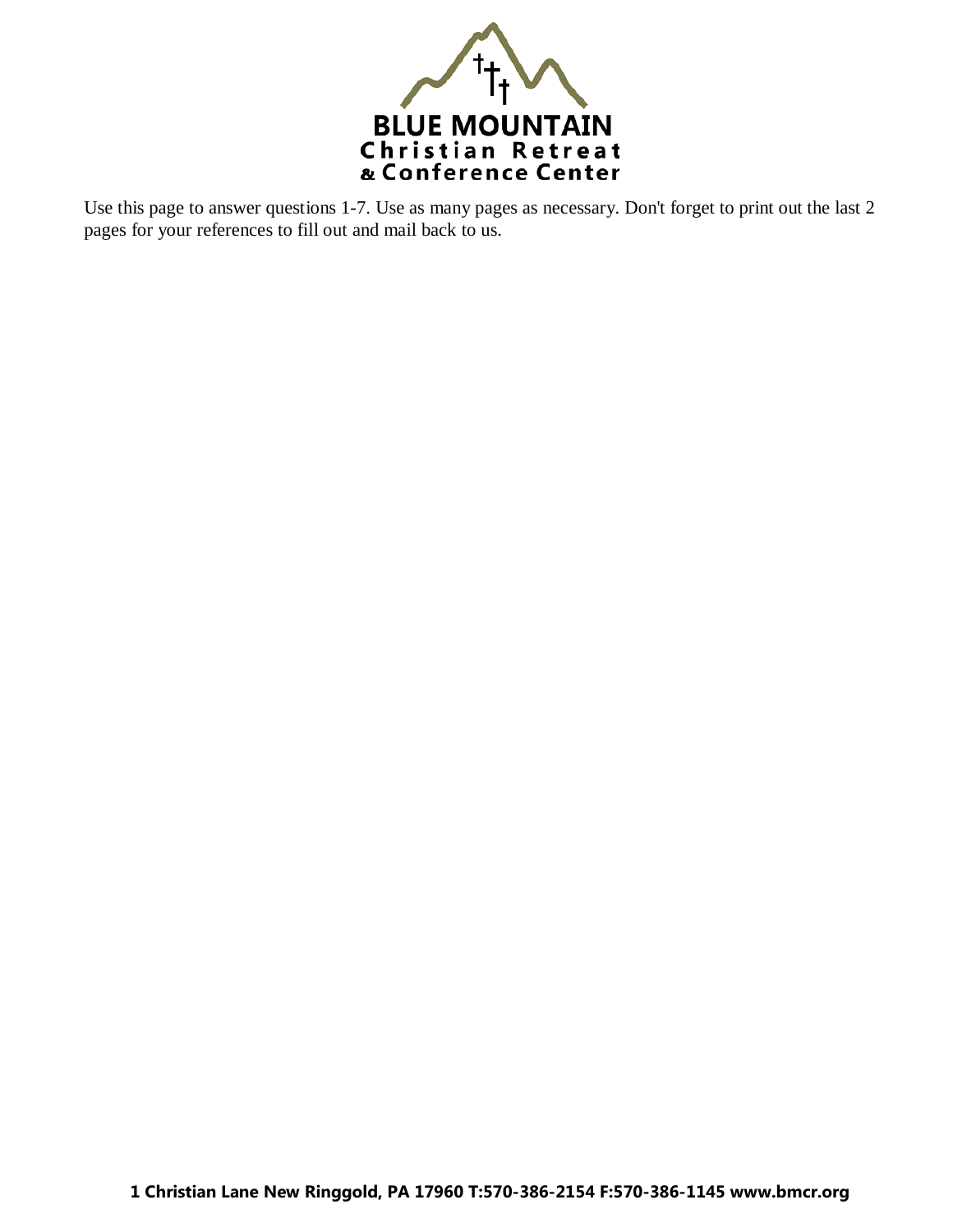

Reference form to be completed by a recent employer, teacher, or Pastor and mailed directly, by them, to Blue Mountain Christian Retreat

*Reference Response Information*

#### **To**: **Blue Mountain Christian Retreat -Personnel Dept.**

From: (Put your reference's name here)

**Regarding** (Put applicant's name here)

## **Applicant Signature**: **Date:**

**To whom it May Concern:**  The above individual, who has expressed an interest in working with children or youth in our ministry, has listed you as a reference. In order for our organization to properly evaluate the qualifications of this worker candidate, we would like you to complete this form with your honest opinions and impressions of the candidate. The applicant has agreed to release any person/company/agency from any liability for any damages whatsoever for any information provided by this reference. The applicant waives his or her right so see this evaluation. Once completed, please return this form to our organization in the enclosed envelope. Thank you for your assistance in this regard.

- **1. How long have you known the above individual?**
- **2. In what capacity have you come to know this individual? (i.e. coworker, neighbor, friend, etc.)**

**3. If this person had been employed by you, what were the dates of employment?**

**4. If this person had been employed by you, would you consider rehiring him/her?**

**5. In your opinion, is the above worker candidate fully qualified to work with children and youth?** 

**6. What concerns, if any, would you have in allowing this individual to work with children or youth?**

| 7. Are you aware of anything in the candidate's background, personality, or behavior that could in any |                                              |  |  |
|--------------------------------------------------------------------------------------------------------|----------------------------------------------|--|--|
| way pose a threat to children or youth?                                                                | $\Box$ Yes $\Box$ No (If yes, explain below) |  |  |

| What is your overall evaluation of the applicant? |                  |     |  |
|---------------------------------------------------|------------------|-----|--|
| Highly Recommend $\Box$                           | Recommend $\Box$ | Reo |  |
| Recommend with major reservations $\Box$          |                  |     |  |

**Additional comments or explanations:** 

commend with minor reservations  $\Box$ Do not Recommend

**The above information is true and correct to the best of my knowledge.** 

**Signature** Date: **Please return this form at your earliest convenience to the above address attention personnel.** 

**1 Christian Lane New Ringgold, PA 17960 T:570-386-2154 F:570-386-1145 www.bmcr.org**